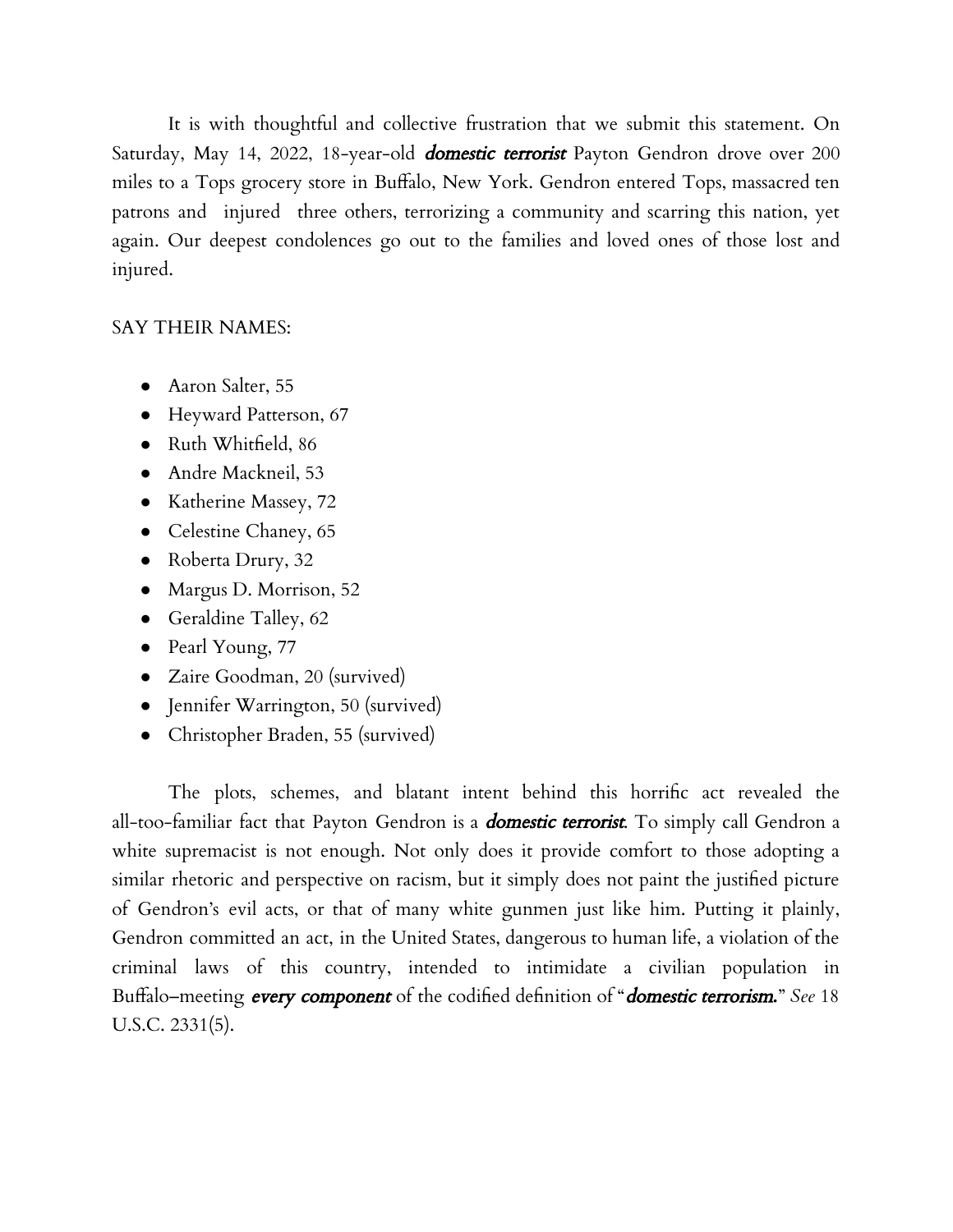H.R.350, the **Domestic Terrorism** Prevention Act of 2022, is going before the Senate, and is written "[t]o authorize dedicated domestic terrorism offices within the Department of Homeland Security, the Department of Justice, and the Federal Bureau of Investigation to analyze and monitor domestic terrorist activity and require the Federal Government to take steps to prevent domestic terrorism."

([https://www.congress.gov/117/bills/hr350/BILLS-117hr350eh.pdf\)](https://www.congress.gov/117/bills/hr350/BILLS-117hr350eh.pdf).

We need not–and cannot–sit idly by and hope for the best; we must take action and hold our legislators accountable for bringing this bill to full fruition. Let us turn our frustration into fuel for our fight against racism and the ever-present racial inequities in how armed white men–even those having already committed acts of **domestic terrorism**–are given the dignity and basic humanity that many unarmed Black persons do not receive.

We ask that you write a letter of support for passing H.R.350–Domestic Terrorism Prevention Act of 2022. Then, write a supplemental letter imploring your legislator to place a similar state bill up for consideration. We have boundless power in numbers. Imagine if we had one letter from every person reading this statement. How mighty our roar would be. Louder than the rumbles of racism that have muted so many concerns, and diminished so many initiatives. Louder than the pleasantries of calling someone a comforting, even endearing term, rather than the appropriately demeaning term. **Imagine. And then, make it** happen.

- 1. Draft your letter of support: <https://www.nlacrc.org/home/showdocument?id=272>
- 2. Select one of Nevada's current United States Senate members to which you would like to address your letter:
	- a. Senator Catherine Cortez Masto: <https://www.congress.gov/member/catherine-cortez-masto/C001113>
	- b. Representative Steven Horsford: <https://www.congress.gov/member/steven-horsford/H001066>
	- c. Representative Susie Lee: <https://www.congress.gov/member/susie-lee/L000590>
	- d. Senator Jackie Rosen: <https://www.congress.gov/member/jacklyn-rosen/R000608>